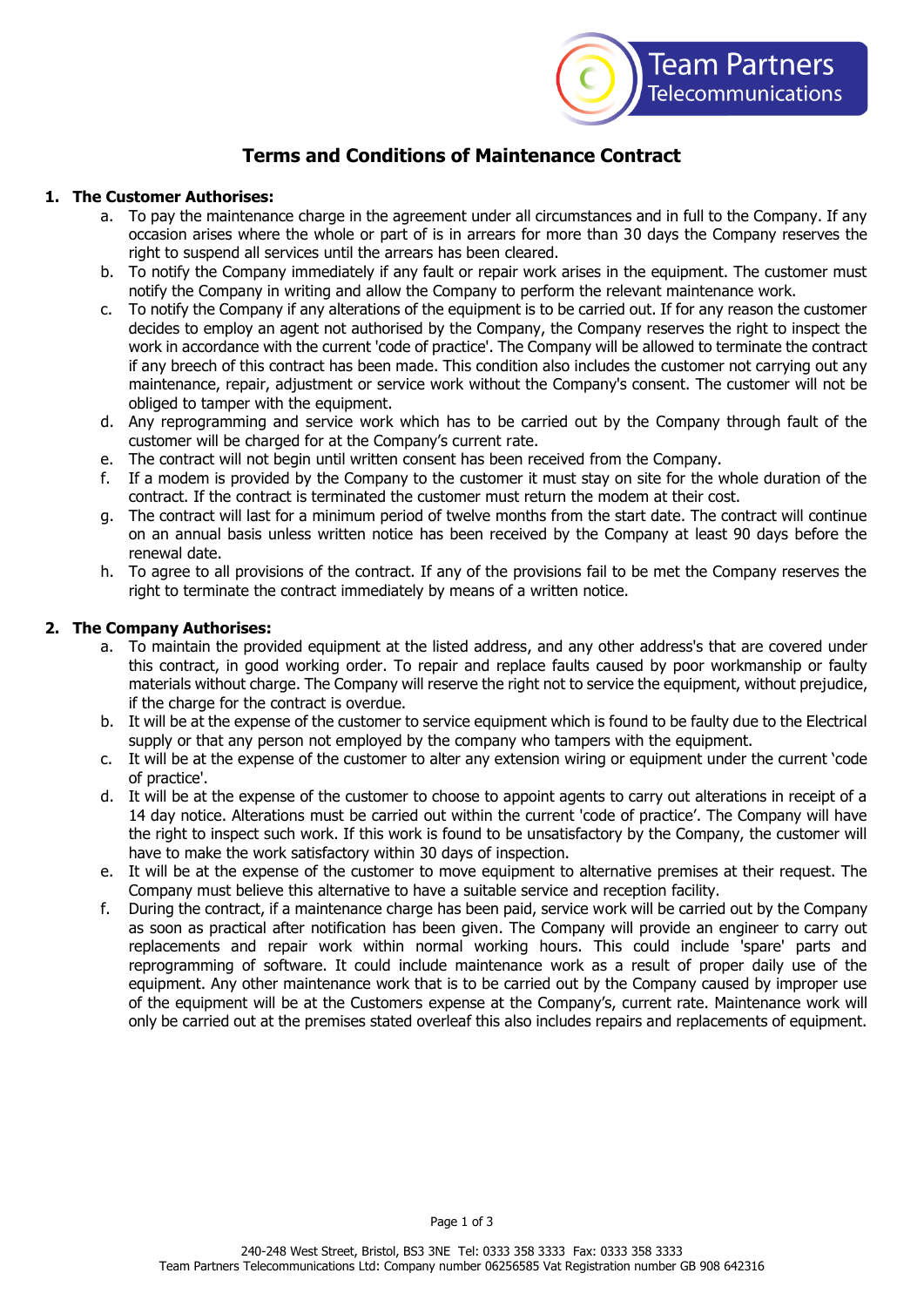

#### **3. Contract Exclusions:**

Maintenance service does not include:

- a. Any external electrical work to equipment including maintenance of attachments, accessories, devices or machines that have not been provided by the Company.
- b. Any repairs caused by failure or surge of electrical source, including lightning strike on telephone lines. Also any repair or damage due to accident; neglect or tampering.
- c. Painting and finishing of equipment, furnishing and accessories for the equipment will be at an extra charge. Relocation of equipment will also be at an extra charge.
- d. No moving and re-furbishing of the equipment's electro-mechanical components will take place within or out of the Company's premises.
- e. Replacement of any accessories (i.e. answering machine tapes).
- f. No external extension wiring will be repaired under this contract.
- g. No batteries will be replaced or maintained.
- h. If anyone other than the Company carries out maintenance or repair work on the equipment and as a result the Company is needed to repair the equipment to good working order, the Company will then do this work at their applicable rates and terms.

#### **4. The Company reserves the right to have access to the equipment at any necessary times within the maintenance contract.**

#### **5. Any addition or changes to specification to the equipment under the maintenance contract may result in an adjustment to the maintenance charge.**

#### **6. Force Majeure:**

a. The Company shall be under no liability for any delay in or failure to perform all or part of its obligations hereunder if such delay or failure shall be due to an Act of God, strikes, lockouts, labour disturbances, statute, order or any regulation of any Government, public, local or other Authority, delays or defaults of suppliers and sub-contractors and without prejudice to the generality of the foregoing, any other causes beyond the reasonable control of the Company.

## **7. Liability Limitations:**

- a. The Company shall be liable for physical damage to the property where the equipment is installed by the Company or its employees, provided the Company will not be at a loss of business or profit through such damage.
- b. The customer agrees that save as set forth in sub-clause above, the Company shall not have any liability to the customer for damage, loss or injury of any kind that may arise within the contract or not.
- c. No action is to be taken other than none-payment of any payments due to the Company out of the contract may be taken by the customer or Company in excess of 12 months after the cause of action has occurred. This does not include non-payments which can be brought within 12 months of last payment.
- d. The Company reserves the right to cease service if the customer is in default of payment.
- e. The Company is not liable for loss of business to the customer or their agents, which may be due to a fault or breakdown in the equipment.

#### **8. This contract shall be governed for all purposes by the Laws of England.**

**9. This contract embodies the entire agreement between the parties and may be waived, amended or supplemented only in writing, executed jointly by the Company and the customer.**

#### **10. Type of Service:**

- a. Monday to Friday 9am 5pm (excluding public holidays).
- **11. The Company cannot be liable for failure of any ancillary equipment or alarm that is attached to the equipment covered under the contract or if any equipment fails due to a result of these.**
- **12. The Company will not be liable for any loss of computer data as a result of the equipment supplied by the Company or covered by the contract.**